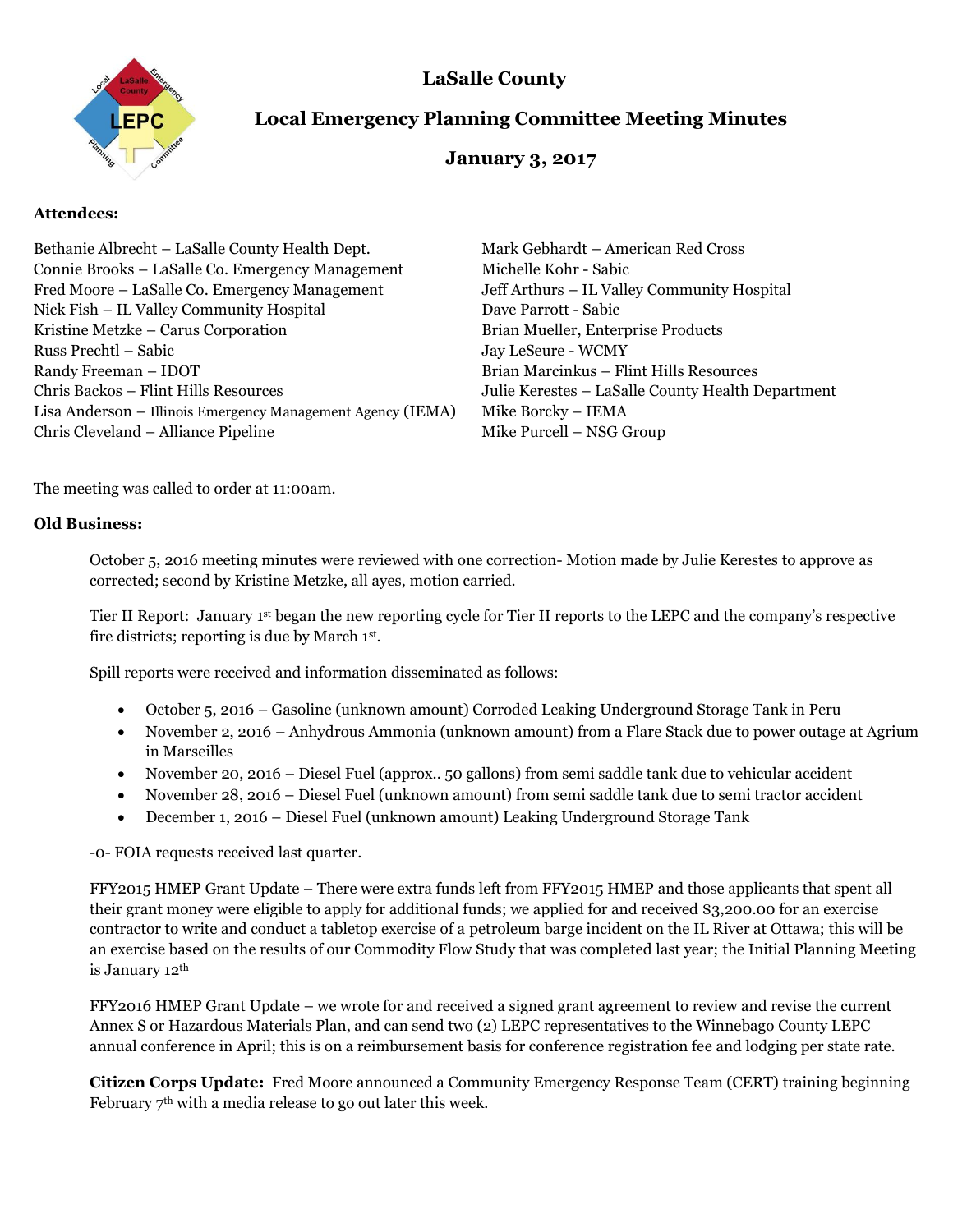**Medical Reserve Corps:** Bethanie Albrecht gave an overview of the MRC's Narcan program in LaSalle County (handout to be sent with minutes); Randy Freeman mentioned that the LaSalle County State's Attorney's Office is going to be involved more in opioid drug court cases

#### **LEPC Business Plan:** No new updates to report

**Miscellaneous:** EMA announced AlertSense as LaSalle County's new reverse emergency notification system; it's being rolled out to county departments for internal uses before it's rolled out to the general public; the system met and exceeded our needs for a system of its kind

Jeff Arthurs informed the membership of an intelligence bulletin his facility received from the American Hospital Association (AHA) that he verbally shared and requested to have report sent out with minutes; Connie indicated she would check with AHA as that information is usually sensitive and if approved, she would send it out

#### **New Business:**

**Flint Hills Resources:** Brian Marcinkus gave a presentation on FHR

### **Plant/Pipeline Updates:**

Michelle Kohr @ Sabic: No environmental issues; 1 recordable; spill containment basin done; SAP (Systems Applications and Products) comprehensive business financial tracking system went live in October 2016

Kristine Metzke @ Carus: Carus was recommended for RCMS recertification; ISO 9001 audit turned up two minor nonconformances; October 21st they had a dust collector fire in which the unit was destroyed in the fire but it was replaced with a more efficient unit that will be placed into service next week; root cause identified as incompatible filter media that contained cellulose; EOY TRIR projected at 1.65; no lost time injuries;2 recordables – dust in eye in June and contusion to hand in February; several job postings – driver in LaSalle, MRP production Scheduler in LaSalle, Sodium Technician in LaSalle, Fill in Field Operator in LaSalle, and Sr. Market Research Analyst in Peru

Brian Mueller @ Enterprise: steady with no planned maintenance

Chris Cleveland @ Alliance Pipeline: nothing to report

Brian Marcinkus @ FHR: quiet with no safety recordables; no environmental events; business, this is usually a slow time of year but not the case this year

Mike Purcell @ NSG: new batch plant online in 2017; no safety issues

**Hazardous Materials Emergency Operations Plan (EOP) Annex:** Fred indicated that the review process is ongoing at this time

#### **Public Comment:**

No members of the general public in attendance